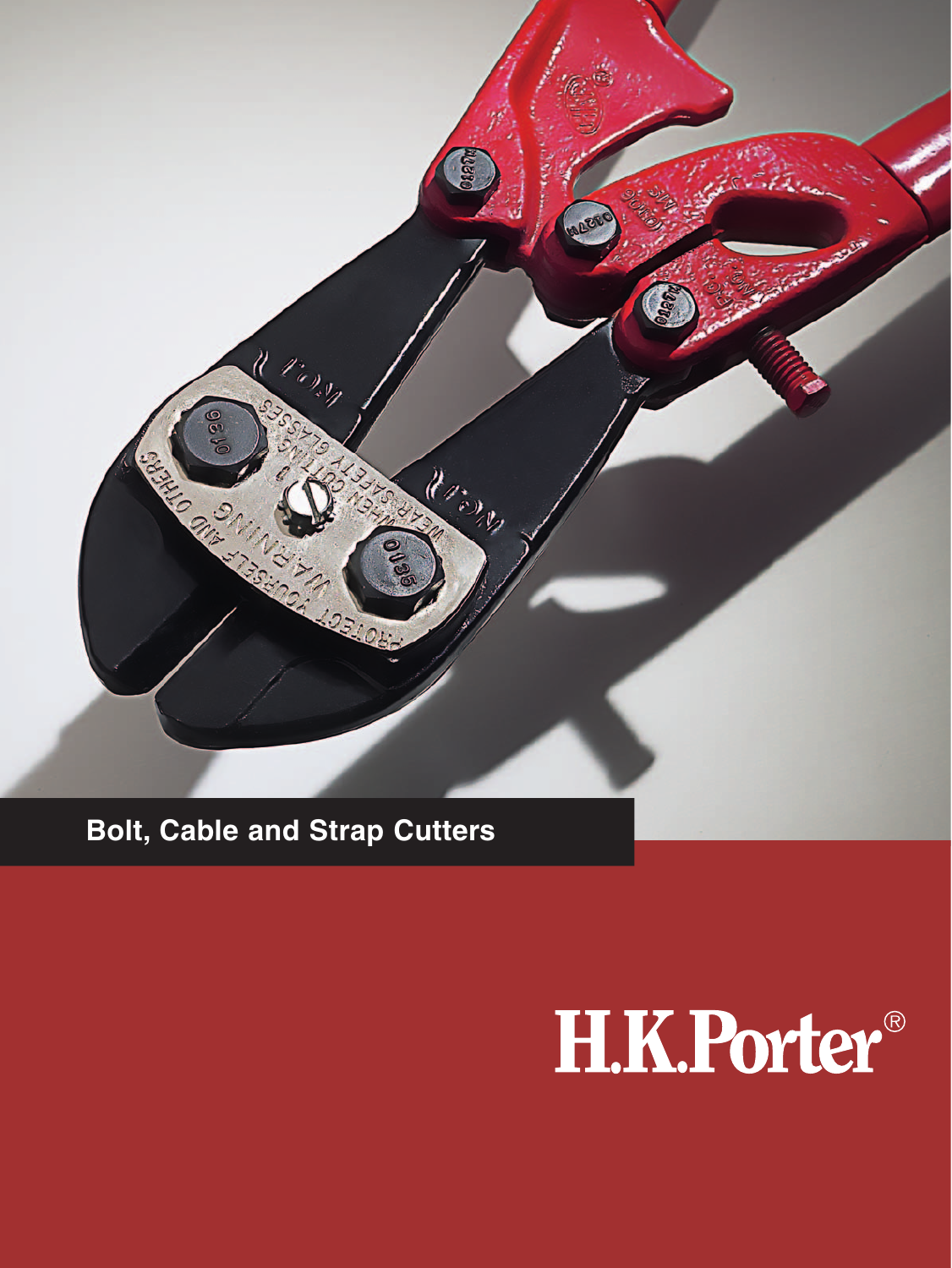# **H.K.Porter<sup>®</sup> Table of Contents**

| <b>Contents</b>                             | Page No.         |
|---------------------------------------------|------------------|
| Tips to Easier, Safer Cutting               | 159              |
| Cutter Selector – Hand Operated Tools       | 160              |
| Jaw Designs and Cutting Blades              | 161              |
| Hand Operated Cutters, Center Cut           |                  |
| and Clipper Cut Types                       | $162 - 165$      |
| Nutsplitter                                 | 166              |
| Hand Operated Cutters, Shear Type           | 167              |
| Hand Operated Swaging Tool                  | 168              |
| Hand Operated Cutters, Small, Miscellaneous | 169              |
| <b>Steel Strap Cutters</b>                  | 170              |
| Cable Cutters, Ratchet and Non-Ratchet      | 167-169, 171-173 |
| <b>Pneumatic Cutters</b>                    | 174              |
| H.K.Porter <sup>®</sup> Numerical Index     | 236              |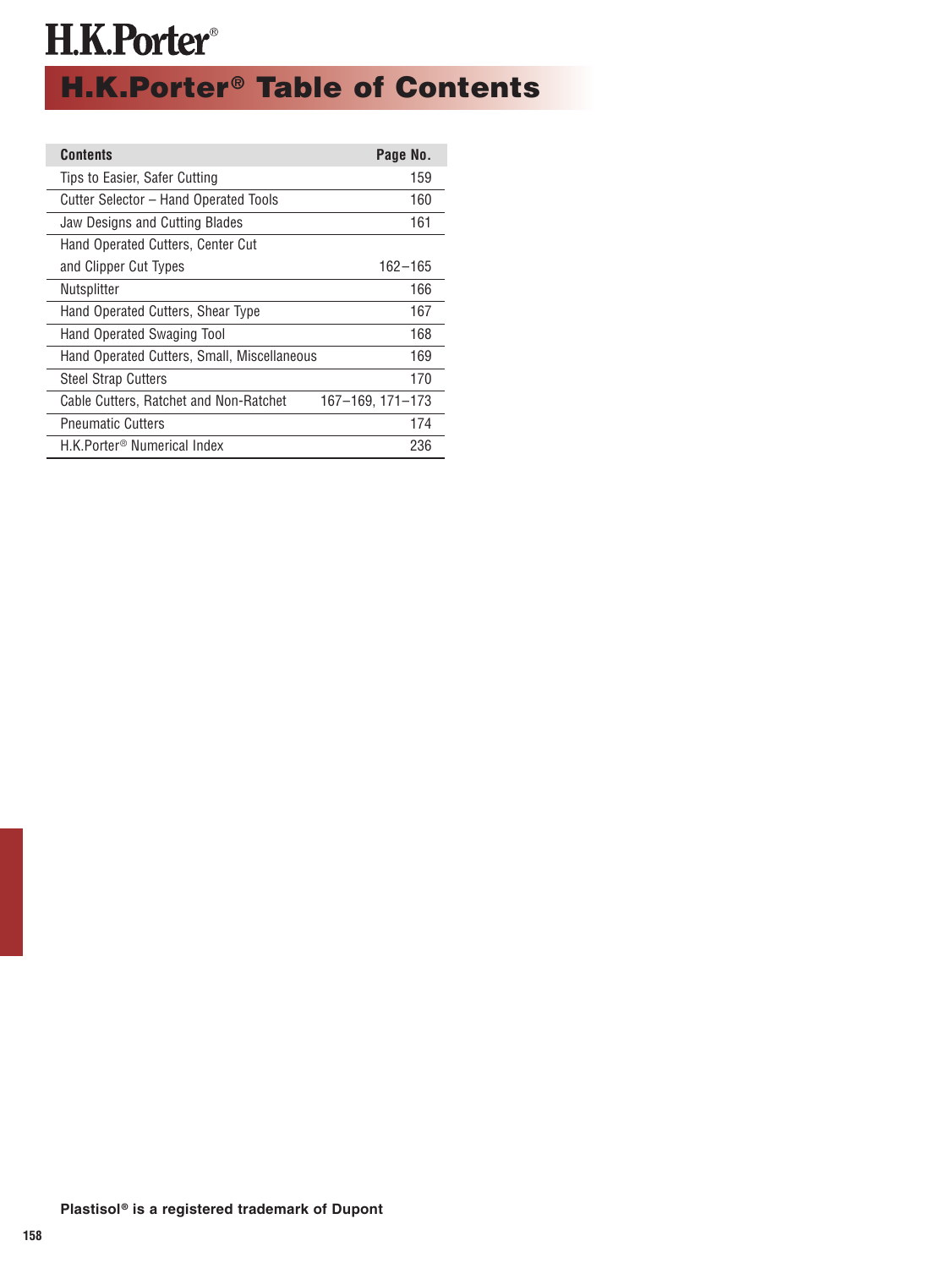# **Tips to Easier, Safer Cutting**

- a. When heavy cutting is involved, it is less strenuous to hold one handle of the tool on the ground using foot pressure. This permits the cutting force to be applied to the upper handle, makes the cutting position less awkward, and utilizes body weight. This allows more power to be transferred tothe cutting edges.
- b. Use the correct cutting tool for the type, size, and hardness of the metal to be cut.
- c. Keep cutter jaws at right angles to piece being cut. Cutting diagonally may twist jaws.
- d. Do not twist or pry with tool while cutting.
- e. Do not exceed the full cut on a material whose hardness is unknown. Test hardness with slow pressure to see if material is being cut. The size of the metal you are cutting is not as important as its hardness.
- f. Do not exceed the cutter capacity that is marked on the jaw of the tool or its rating capacity in this catalog.
- g. Keep jaw bolts tight and joints oiled at all times.
- h. Maintain the original jaw bevel angles when sharpening out of line or chip cutting edges.

### **Safety Do's and Dont's**

**Safety Precautions**

#### **Wear your gloves and safety glasses at all times!**

**Do** wear safety shoes.

**Do** remove oil or grease from your hands, from tools and from the floor and area where you will be working.

**Do** remember that metal flies when cut. The harder the metal, the farther it will fly.

**Do** warn those in the area when you intend to use a cutter and protect your fellow workers from flying metal.

**Do** use all tools as recommended.

**Don't** attempt to use a cutting tool, hand or power, until you fully understand its use.

**Don't** forget that metals may fly and cause injury.

**Don't** use cutters for any application except those listed in this catalog.

**Don't** use H.K.Porter® cutters on energized circuits, wire, or cable.

# **DANGER**

Indicates a high probability that death, severe bodily injury or major property damage could result.

# **WARNING**

Is serious but less inevitable. There is some probability that death, severe bodily injury or property damage could result.



Is less serious but still demands attention. Indicates a hazard which may result in minor injury or property damage.



Hard metals may snap off or fly through the air when cut. Always wear safety glasses and warn workers nearby to prevent them from being injured from flying metal. To prevent injury from flying metal, take precautions such as wrapping a cloth or rag around the cutting jaws so metal pieces can not fly.



The "Safety Alert Symbol" is used to call attention to instructions concerning personal safety. Watch for this symbol, it points out important safety precautions. It means: "ATTENTION! Stay alert, personal safety may be in danger!" Read the message that follows this symbol and be alert to the possibility of personal injury or death resulting from misuse.

The use of any industrial tool may present hazards which can result in serious injury or death. The H.K.Porter® tools listed in this catalog are not exceptions to this rule.

**READ AND UNDERSTAND ALL DIRECTIONS BEFORE OPERATING ANY H.K.PORTER® MANUAL OR PNEUMATIC TOOL.**



**H.K.Porter**®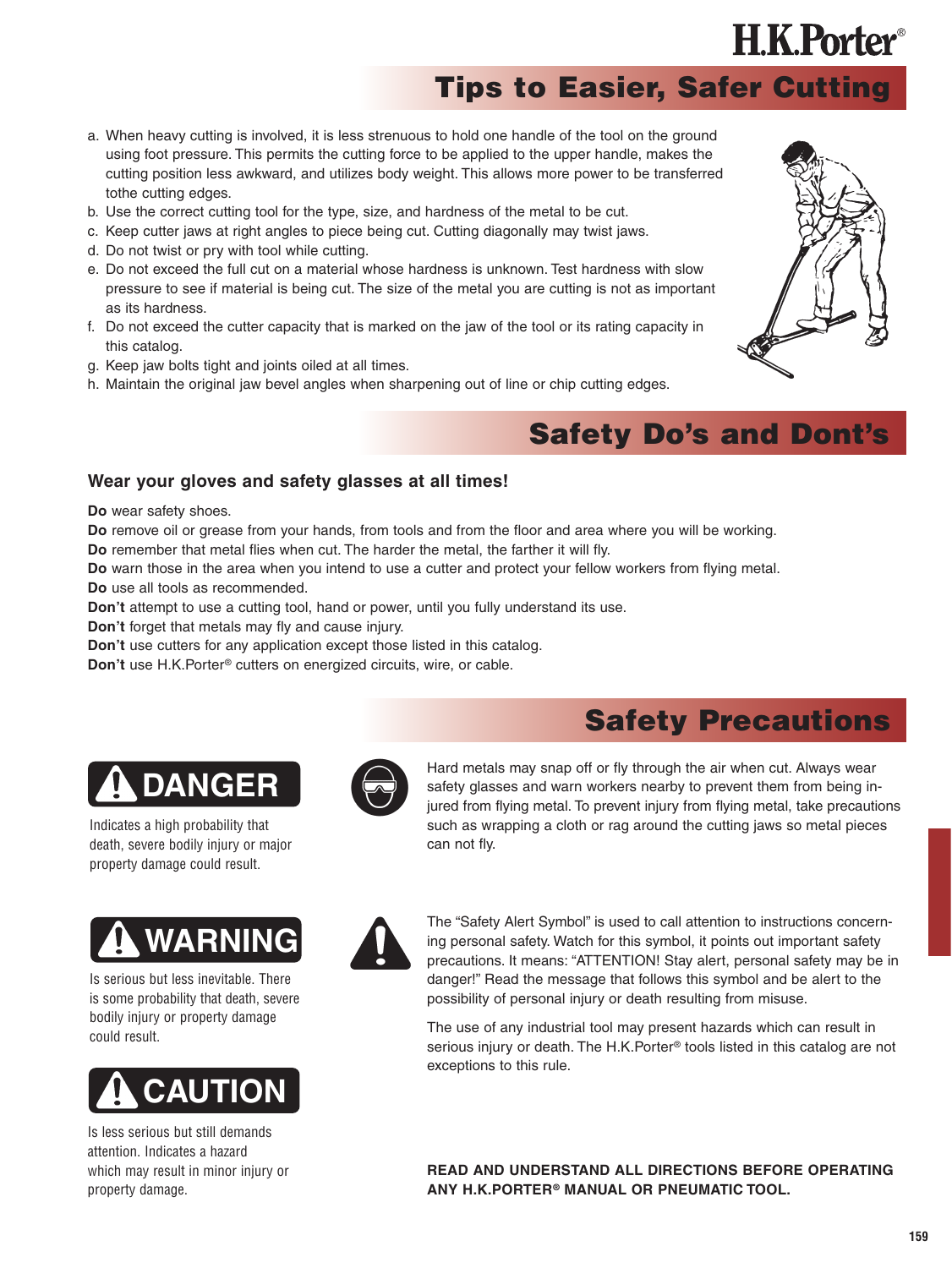### **Cutter Selection**

| <b>BARS, FLAT</b>                                                                                                                                                                                                                                                                                                                                                          | <b>CABLE, PRESTRESSED</b>                         | 得の<br><b>NUT SPLITTING</b>                          | $\boldsymbol{\times}$<br><b>WIRE, FENCE</b>                 |
|----------------------------------------------------------------------------------------------------------------------------------------------------------------------------------------------------------------------------------------------------------------------------------------------------------------------------------------------------------------------------|---------------------------------------------------|-----------------------------------------------------|-------------------------------------------------------------|
| <b>BARS, ROUND</b>                                                                                                                                                                                                                                                                                                                                                         | <b>CABLE, RUBBER COVERED</b>                      | <b>PADLOCK HASPS</b>                                | $\blacksquare$<br><b>WIRE, GUY</b>                          |
| <b>BARS, SQUARE</b>                                                                                                                                                                                                                                                                                                                                                        | <b>CABLE, SOFT, LARGE</b>                         | PIPE, PVC                                           | <b>WIRE, HOT</b>                                            |
| $\partial = \sqrt{\alpha}$<br><b>BOLTS, RODS,</b><br><b>SCREWS, RIVETS</b>                                                                                                                                                                                                                                                                                                 | 鹿 ピー・アーク<br><b>CABLE, STEEL</b>                   | <b>PLASTIC, FIBER</b>                               | $\rightarrow$ Mass and $\rightarrow$<br><b>WIRE, COPPER</b> |
| $\begin{picture}(20,20) \put(0,0){\line(1,0){10}} \put(15,0){\line(1,0){10}} \put(15,0){\line(1,0){10}} \put(15,0){\line(1,0){10}} \put(15,0){\line(1,0){10}} \put(15,0){\line(1,0){10}} \put(15,0){\line(1,0){10}} \put(15,0){\line(1,0){10}} \put(15,0){\line(1,0){10}} \put(15,0){\line(1,0){10}} \put(15,0){\line(1,0){10}} \put(15,0){\line(1$<br><b>CABLE (ACAR)</b> | GEBERS (SI)<br><b>CHAIN</b>                       | 2000000<br><b>ROD REINFORCING</b>                   | <b>WIRE, MESH</b>                                           |
| WHA LIKE<br><b>CABLE (ACSR)</b>                                                                                                                                                                                                                                                                                                                                            | <b>CHAIN, HARD ALLOY</b>                          | <b>ROD STRAIGHTENER</b>                             | <b>WIRE ROPE</b>                                            |
| Camaanaan<br><b>CABLE, ALUMINUM</b>                                                                                                                                                                                                                                                                                                                                        | <b>PERSONAL PROPERTY</b><br><b>EHS GUY STRAND</b> | <b>STRAPPING STEEL</b>                              | <b>WIRE SHELVING</b>                                        |
| <b>CABLE COMMUNICATIONS</b>                                                                                                                                                                                                                                                                                                                                                | <b>METALS, HARD</b>                               | <b>FEEREREE</b><br><b>TIRE CHAINS</b>               | <b>WIRE, SOLID</b>                                          |
| EZZZZZZZZZZZZZZZZZD<br><b>CABLE, COPPER</b>                                                                                                                                                                                                                                                                                                                                | <b>METALS, MEDIUM HARD</b>                        | <b>TRUCK TIRE BEADS</b>                             | Quinno<br><b>WIRE, SPRING</b>                               |
| ei<br><b>CABLE, LEAD COVERED</b>                                                                                                                                                                                                                                                                                                                                           | <b>METALS, SOFT</b>                               | <b>WIRE, BOX BINDING</b>                            | <b>WIRE, STAINLESS STEEL</b>                                |
| <b>CABLE, POWER</b>                                                                                                                                                                                                                                                                                                                                                        | <b>NAILS, COTTER PINS</b>                         | $=$ ) and all the $\equiv$<br><b>WIRE, ELECTRIC</b> | <b>WROUGHT IRON</b>                                         |

#### **1. What is the material to be cut?** (See above chart)

#### **2. What size is the material to be cut?**

Capacities of all hand-operated cutters are shown opposite each catalog listing. Power tool capacities are shown in the Power Tool Selector chart. Do not exceed listed capacities.

#### **3. How hard is the material to be cut?**

Many of the materials illustrated in the chart above are made in varying degrees of hardness. The maximum hardness ratings that each hand and power tool is designed to cut are shown under each tool in this catalog.

#### **Extra Hard Metals:**

Up to Brinell 455 / Rockwell C48 **Hard Metals:** Up to Brinell 400 / Rockwell C42 **Medium Hard Metals:** Up to Brinell 300 / Rockwell C31 **Soft Metals:**

Up to Brinell 200 / Rockwell C15

**4. Will numerous or few cuts be made in a day?** The frequency of cuts to be made should be taken into consideration when choosing a cutter. HKP manufacturers inexpensive hand cutters for light-duty work, heavy-duty cutters for tougher jobs, and hydraulic and pneumatic cutters for extremely hard materials and production cutting.

#### **5. Is speed a factor in the cutting?**

Choose the proper cutter to fit the job requirements, whether an occasional cut is called for or fast, continuous, industrial production cutting.

#### **Still not sure?**

Send material samples to: Cooper Tools GmbH Carl-Benz-Str. 2 74354 Besigheim, Germany Attn: HKP Test Material **Note: Provide answers to as many of the questions as possible.**



#### **WARNING**

- Always wear safety glasses/goggles when cutting.
- Cut in a safe area; consider the safety of others in the immediate area.
- The harder the material being cut, the likelier it is to become airborn during cutting.
- Use tools correctly! (Refer to "Engineering Information" section of this catalog)
- Use the correct tool for the work being performed.
- Maintain tools, power supplies, and hoses in safe working condition.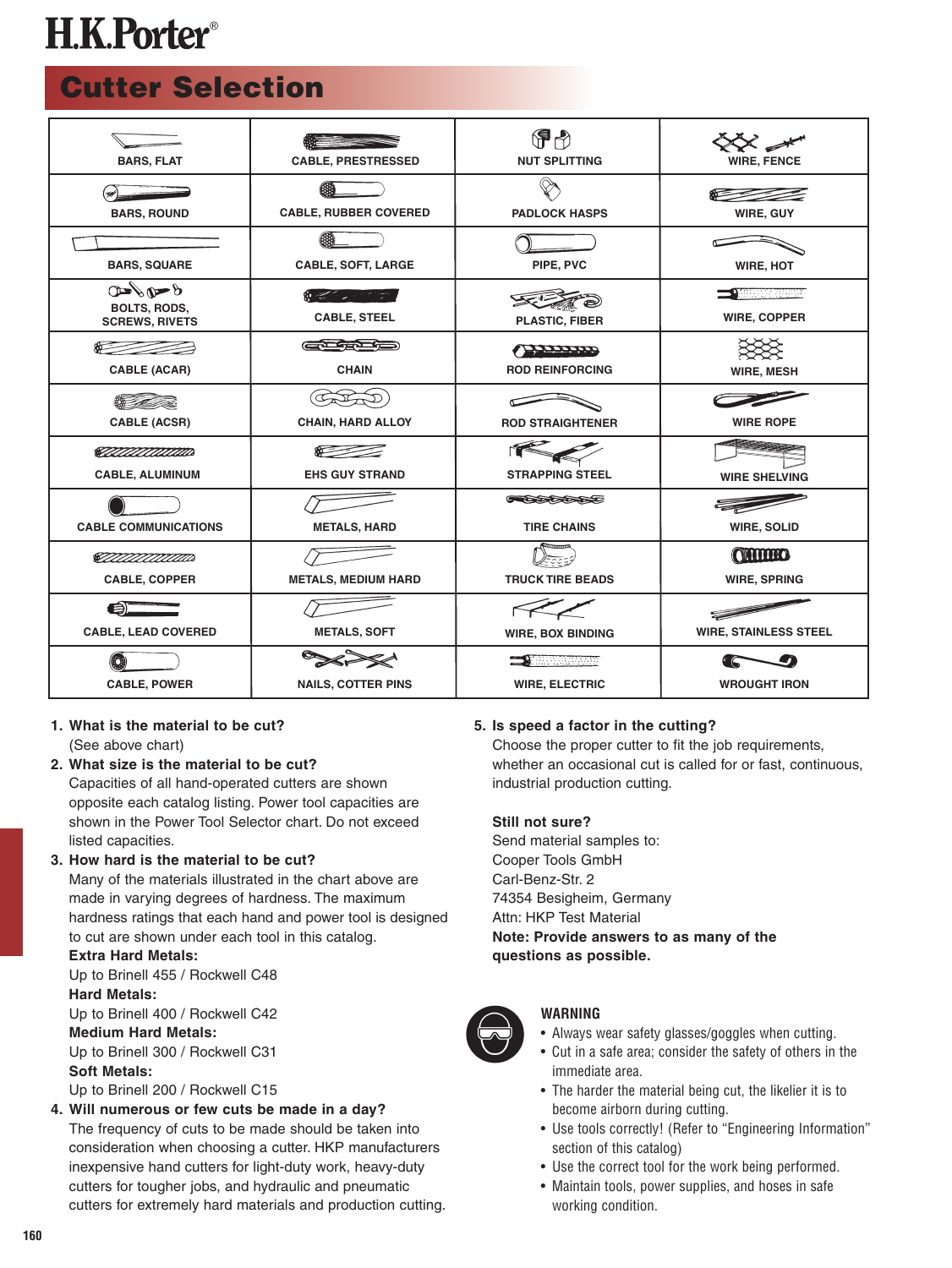### **Quality Features of H.K.Porter® Cutters**

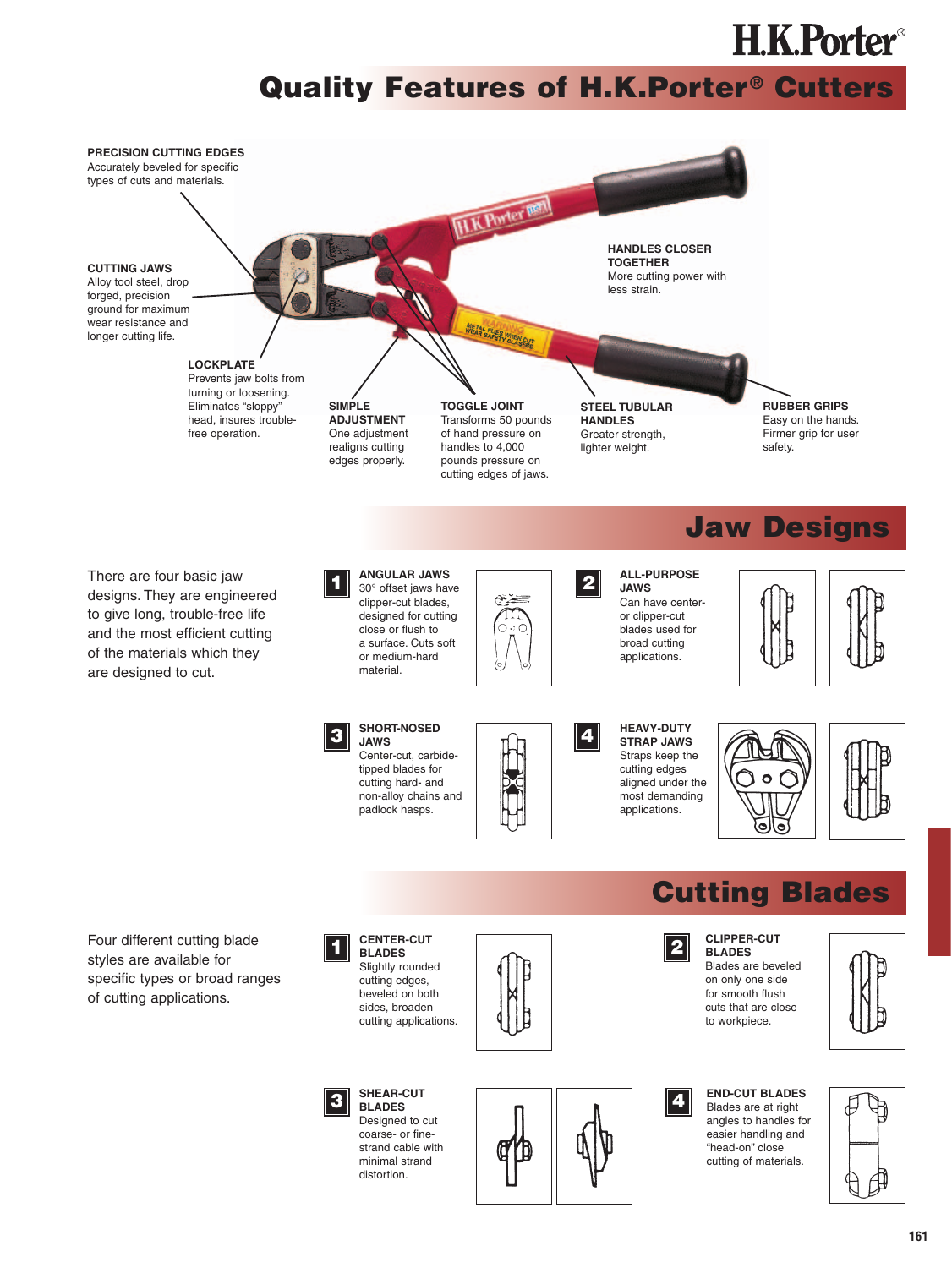### **Industrial Grade, Center Cut Cutters**



**H.K.Porter**®

- General plant maintenance tool.
- Drop-forged, precision ground, alloy tool steel jaws with center-cut blades.
- Cuts soft, medium, or hard materials.
- Maximum hardness of material to be cut: Brinell 455 / Rockwell C48
- Lockplate keeps jaws from loosening.
- Toggle joints turn 50 lbs. (23 kg) hand pressure to 4000 lbs. (1.814 kg) cutting pressure.
- Screw-type adjustment realigns edges.
- Steel handles with rubber grips.

| Code<br>No.   | Approx.<br>Weight<br><b>Ibs</b> | kg | <b>Inch</b> | Length<br>mm | <b>Soft and Medium</b><br><b>Hard Materials</b><br>(Up to Brinell 300,<br>Rockwell C31)<br><b>Inch</b> | mm | <b>Inch</b> | <b>Hard Materials</b><br>(Up to Brinell 455,<br><b>Rockwell C48)</b><br>mm | <b>Replacement</b><br><b>Cutterhead</b><br>Code No. | <b>Replacement</b><br>Jaws (Pair)<br>Code No. |
|---------------|---------------------------------|----|-------------|--------------|--------------------------------------------------------------------------------------------------------|----|-------------|----------------------------------------------------------------------------|-----------------------------------------------------|-----------------------------------------------|
| <b>1490MC</b> | $2^{3/4}$                       |    | 14          | 356          | $^{5/16}$                                                                                              | 8  | 3/16        | 5                                                                          | 1413C                                               | 1412C                                         |
| 0090MC        | $3^{1/2}$                       | 2  | 18          | 457          | $\frac{3}{8}$                                                                                          | 10 | $^{1/4}$    | 6                                                                          | 0013C                                               | 0012C                                         |
| 0190MC        | $5^{1/4}$                       | 3  | 24          | 610          | $^{7/16}$                                                                                              | 11 | $^{5/16}$   | 8                                                                          | 0113C                                               | 0112C                                         |
| 0290MC        | $8^{1/2}$                       | 4  | 30          | 762          | $\frac{1}{2}$                                                                                          | 13 | $^{3/8}$    | 10                                                                         | 0213C                                               | 0212C                                         |
| 0390MC        | $12\frac{7}{8}$                 | 6  | 36          | 914          | $\frac{9}{16}$                                                                                         | 14 | $^{7/16}$   | 11                                                                         | 0313C                                               | 0312C                                         |
| 0590MC        | $17^{1/8}$                      | 8  | 42          | 1067         | 11/16                                                                                                  | 18 | $^{1/2}$    | 13                                                                         | 0513C                                               | 0512C                                         |

# **General Purpose Center Cut Bolt Cutters**



- Series 2000 Bolt Cutter
- Drop-forged jaws with center-cut blades.
- Heat treated for wear resistance and long cutting life.
- Cuts soft, and medium/hard materials.
- Maximum hardness of material to be cut: Brinell 300 / Rockwell C31
- Toggle joints turn 50 lbs. (23 kg) hand pressure to 4000 lbs. (1.814 kg) of cutting pressure.
- Precision cast, 1-piece, aluminum alloy handles with rubber grips.

| Code   | Approx.<br>Weight<br>Length |       |             |     |             | <b>Soft Materials</b><br>(Up to Brinell 200,<br>Rockwell C15) |               | <b>Hard Materials</b><br>(Up to Brinell 300,<br>Rockwell C31) | <b>Replacement</b><br><b>Cutterhead</b> |  |
|--------|-----------------------------|-------|-------------|-----|-------------|---------------------------------------------------------------|---------------|---------------------------------------------------------------|-----------------------------------------|--|
| No.    | <b>Ibs</b>                  | kg    | <b>Inch</b> | mm  | <b>Inch</b> | mm                                                            | <b>Inch</b>   | mm                                                            | Code No.                                |  |
| 1490AC |                             | 0.800 | 14          | 356 | $^{5/16}$   |                                                               |               |                                                               | 1413AC                                  |  |
| 0090AC | 2.4                         | 1.100 | 18          | 457 | 3/8         | 10                                                            | $^{5/16}$     |                                                               | 0013AC                                  |  |
| 0190AC | 4,0                         | ,800  | 24          | 610 | 116         |                                                               | $\frac{3}{8}$ | 10                                                            | 0113AC                                  |  |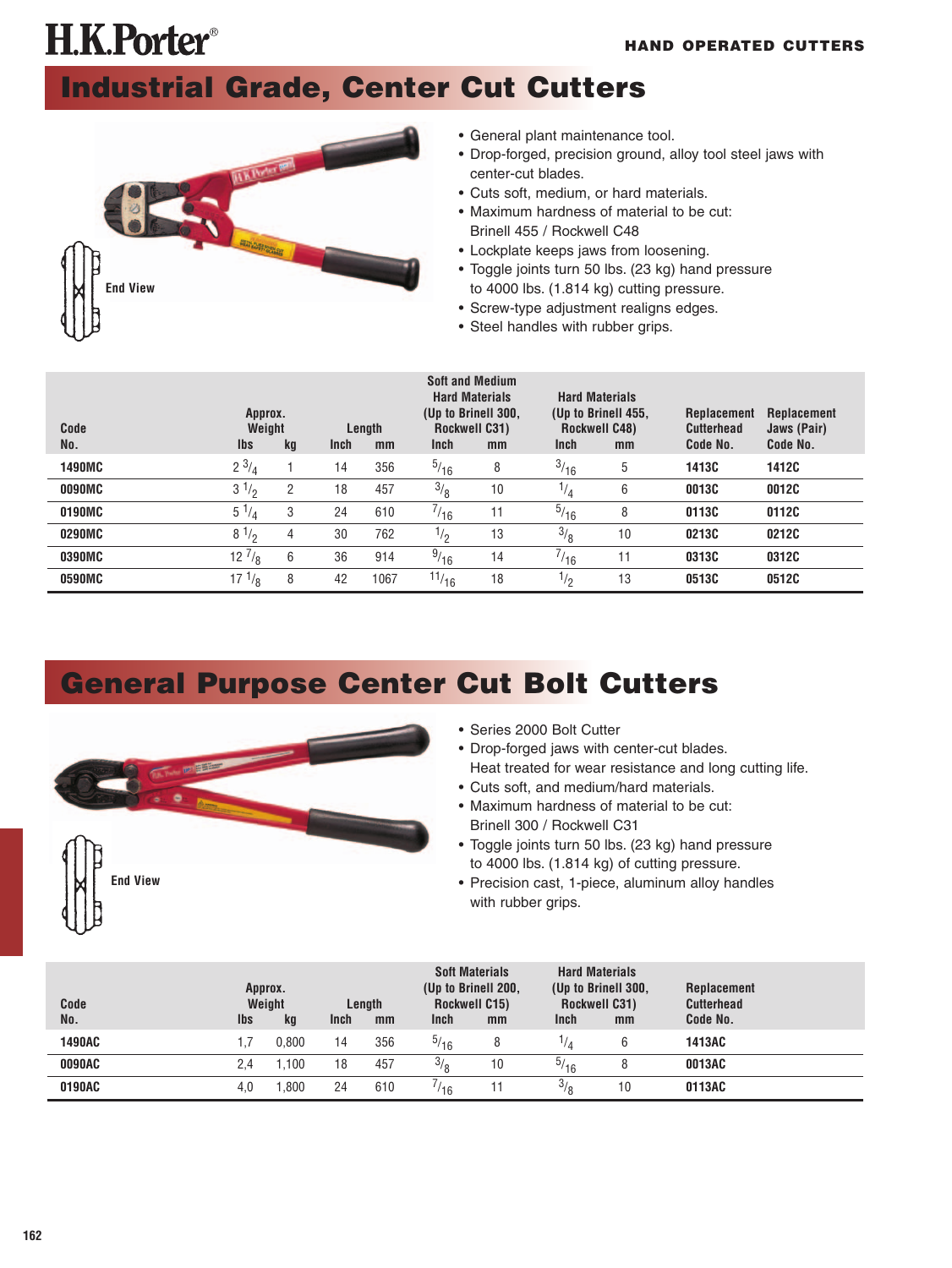# **H.K.Porter**®

**Center Cut – Mesh Cutters**

• Mesh cutter with tubular steel handles.



| <b>Type</b>  | Code No.   | Weight kg | Length mm | Cuts up to<br>Rockwell HRC 40/mm |
|--------------|------------|-----------|-----------|----------------------------------|
| <b>800MS</b> | 0130000800 | 2,900     | 800       | 2 x 7                            |
| _ _<br>.     |            |           |           |                                  |

#### **Replacement cutterheads**

| 813MS | 0130000813 | for Cutter 800MS |
|-------|------------|------------------|
|       |            |                  |

### **Boltcutter BC Series**

- The Boltcutter Series BC from H.K.Porter® for D.I.Y. and professionals.
- A special blade design "clipper cut" allows to make flush cuts.
- Cuts soft and medium / hard materials.
- Robust construction with steel handless and PVC grips.
- Cutterheads made of special alloyed steel.



| <b>Type</b>  | Code No.   | Weight kg | Length mm | Cuts up to<br><b>HRC 22/mm</b> | <b>HRC 39/mm</b> |
|--------------|------------|-----------|-----------|--------------------------------|------------------|
| <b>BC340</b> | 0131000320 | 0.900     | 340       | 6                              | b                |
| <b>BC400</b> | 0131000400 | 1,000     | 400       |                                | 6                |
| <b>BC450</b> | 0131000450 | 1.600     | 450       | 10                             |                  |
| <b>BC610</b> | 0131000610 | 2,300     | 610       |                                |                  |
| <b>BC800</b> | 0131000800 | 4.400     | 800       | 13                             |                  |
| <b>BC900</b> | 0131000900 | 4.700     | 900       | 15                             | 13               |

#### **Replacement cutterheads**

| <b>BC313</b> | 0131000313 | for Cutter BC340 |
|--------------|------------|------------------|
| <b>BC413</b> | 0131000413 | for Cutter BC400 |
| <b>BC453</b> | 0131000453 | for Cutter BC450 |
| <b>BC613</b> | 0131000613 | for Cutter BC610 |
| <b>BC813</b> | 0131000813 | for Cutter BC800 |
| <b>BC913</b> | 0131000913 | for Cutter BC900 |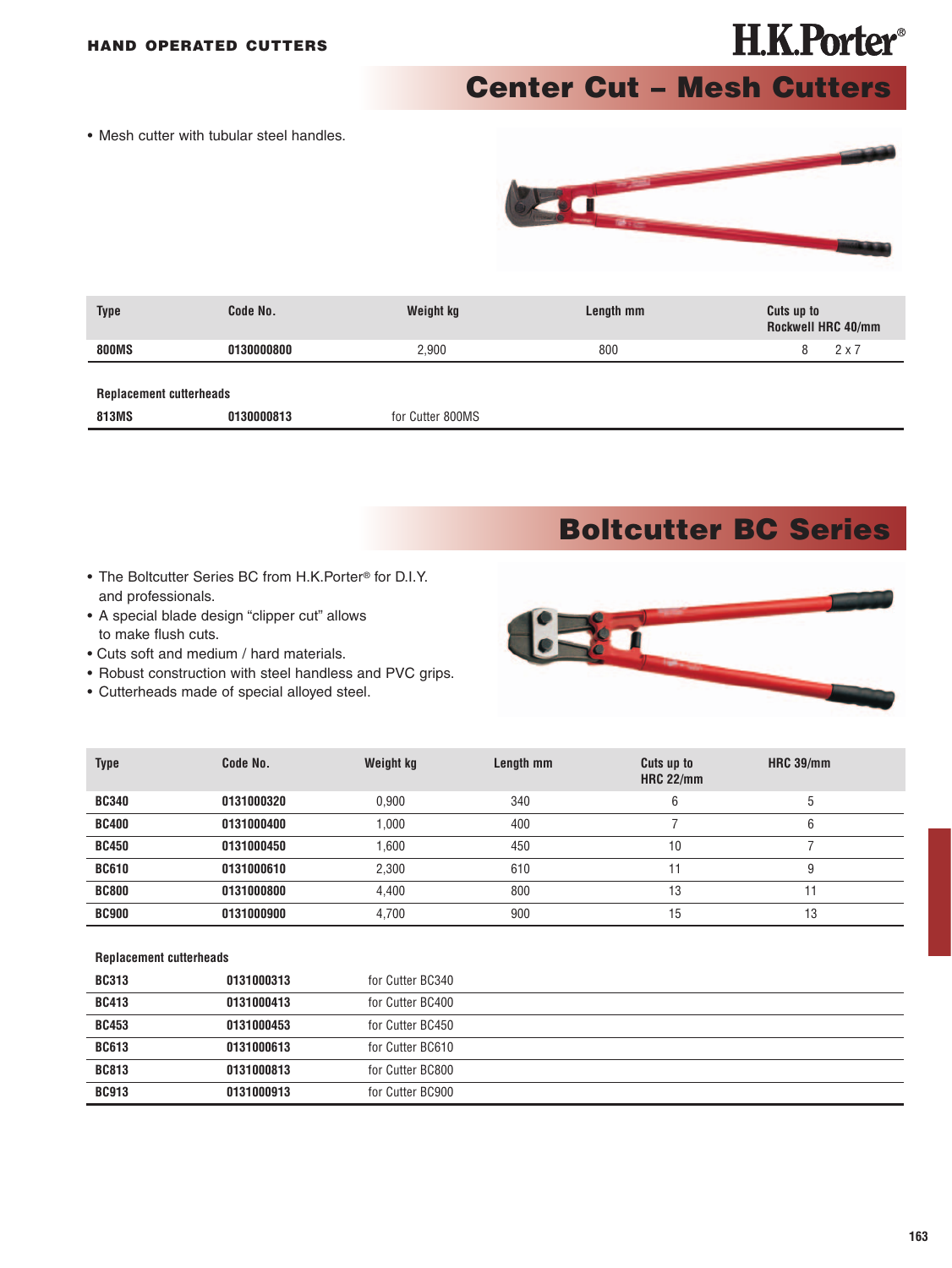## **Industrial Grade, Clipper Cut Cutters**



- All-purpose jaws with clipper-cut blades for close or flush cutting.
- Not for cutting hard materials.
- Maximum hardness of material to be cut: Brinell 300 / Rockwell C31
- Lockplate keeps jaws from loosening.
- Toggle joints turn 50 lbs. (23 kg) hand pressure to 4000 lbs. (1.814 kg) cutting pressure.
- 

| Code<br>No.    | Approx.<br>Weight<br><b>Ibs</b> | kg             | <b>Inch</b> | Length<br>mm | <b>Hard Materials</b><br>(Up to Brinell 200,<br>Rockwell C15)<br><b>Inch</b> | <b>Soft and Medium</b><br>mm | <b>Hard Materials</b><br>(Up to Brinell 300,<br>Rockwell C31)<br><b>Inch</b> | mm | <b>Replacement</b><br><b>Cutterhead</b><br>Code No. |
|----------------|---------------------------------|----------------|-------------|--------------|------------------------------------------------------------------------------|------------------------------|------------------------------------------------------------------------------|----|-----------------------------------------------------|
| <b>1490MNE</b> | $2^{3/4}$                       |                | 14          | 356          | $\frac{5}{16}$                                                               | 8                            | $^{1/4}$                                                                     | 6  | <b>1413NE</b>                                       |
| 0090MNE        | $3^{1/2}$                       | $\overline{2}$ | 18          | 457          | 3/8                                                                          | 10                           | $^{5/16}$                                                                    | 8  | <b>0013NE</b>                                       |
| 0190MNE        | $5^{1/4}$                       | 3              | 24          | 610          | $^{7/16}$                                                                    | 11                           | 3/8                                                                          | 10 | 0113NE                                              |
| <b>0290MNE</b> | $8^{1/2}$                       | 4              | 30          | 762          | $\frac{1}{2}$                                                                | 13                           | $^{7/16}$                                                                    | 11 | <b>0213NE</b>                                       |
| <b>0390MNE</b> | $12\frac{7}{8}$                 | 6              | 36          | 914          | 9/16                                                                         | 14                           | $\frac{1}{2}$                                                                | 13 | <b>0313NE</b>                                       |

# **Angular Style Cutters**

#### **For Soft and Medium Hard Metals to**  $\frac{1}{2}$ **" (13 mm)**



- Angular-style jaws with clipper-cut blades, have a 30° offset to keep work in view and hands clear of work surface while cutting.
- Cuts soft and medium materials.
- Maximum hardness of material to be cut: Brinell 300 / Rockwell C31

| Code           | Approx.<br>Weight |    |             | Length | <b>Soft Steel &amp; Non-</b><br><b>Ferrous Metals Up to</b><br><b>Brinell 200, Rockwell C15</b> | <b>Replacement</b><br><b>Cutterhead</b> |               |    |          |
|----------------|-------------------|----|-------------|--------|-------------------------------------------------------------------------------------------------|-----------------------------------------|---------------|----|----------|
| No.            | <b>Ibs</b>        | kg | <b>Inch</b> | mm     | <b>Inch</b>                                                                                     | mm                                      | <b>Inch</b>   | mm | Code No. |
| <b>1490MAF</b> |                   | 2  | 14          | 356    | $^{5/16}$                                                                                       |                                         |               | 6  | 1413AF   |
| 0190MA         | $5^{1/2}$         | 3  | 24          | 610    | $\frac{7}{16}$                                                                                  |                                         | $\frac{3}{8}$ |    | 0113A    |
| 0390MA         | $13^{1/8}$        | 6  | 36          | 914    | 9/16                                                                                            | 14                                      | $\sqrt{2}$    | 13 | 0313A    |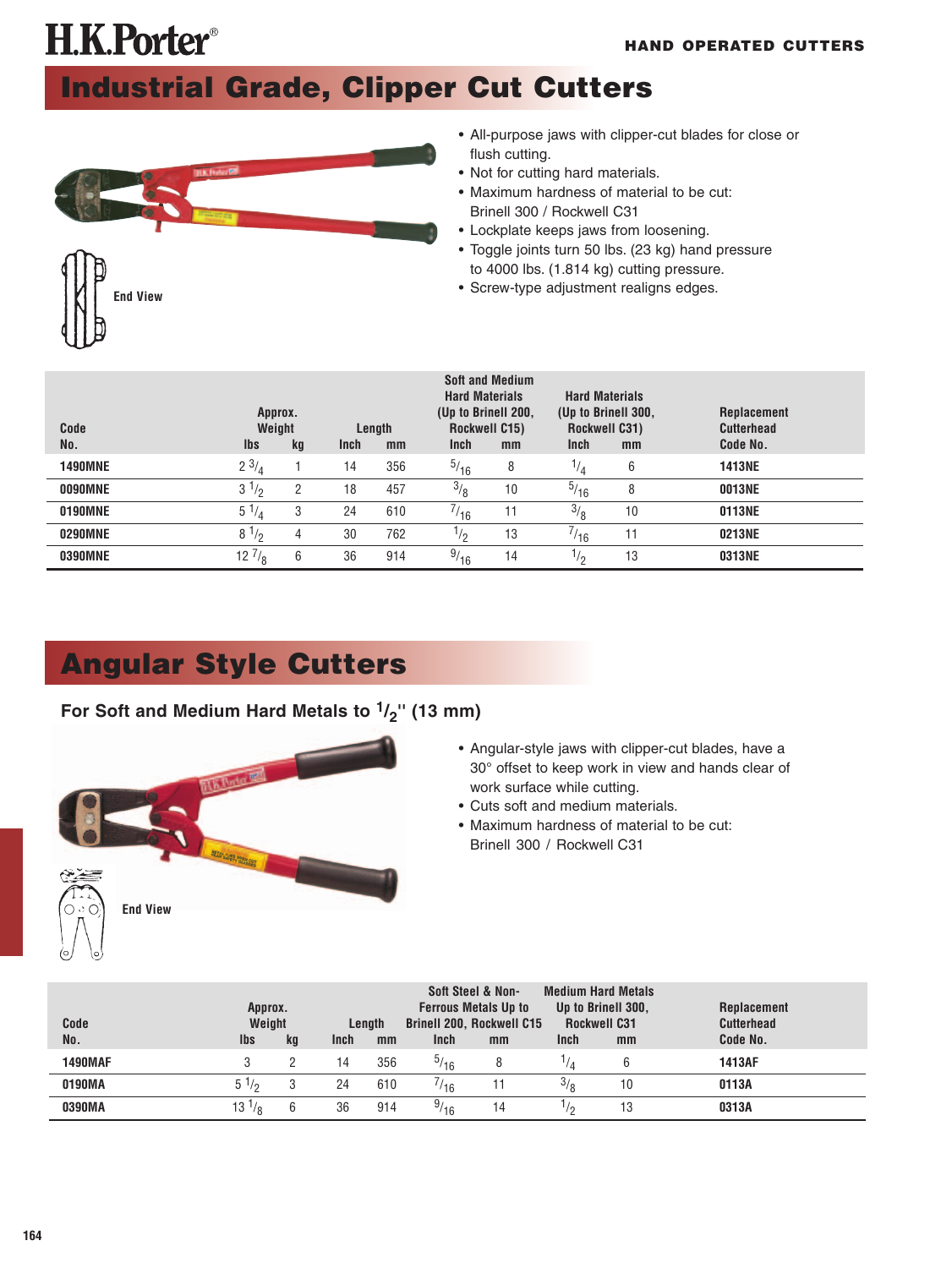### **Heavy Duty Cutters**

- Recommended for the most demanding hand cutting applications.
- Heavy-duty straps support the jaws.
- Maximum hardness of material to be cut: Brinell 455 / Rockwell C48
- Lockplate keeps jaws from loosening.
- Toggle joints turn 50 lbs. (23 kg) hand pressure to 4000 lbs. (1.814 kg) cutting pressure.
- Screw-type adjustment realigns edges.
- With tubular steel handles.

| Code    | Approx.<br>Weight |    | <b>Replacement</b><br><b>Cutterhead</b> |      |             |    |          |
|---------|-------------------|----|-----------------------------------------|------|-------------|----|----------|
| No.     | <b>Ibs</b>        | kg | <b>Inch</b>                             | mm   | <b>Inch</b> | mm | Code No. |
| 0190MCX | $5\frac{1}{2}$    |    | 24                                      | 610  | $^{5/16}$   | 8  | 0113CX   |
| 0290MCX | $9^{1/4}$         |    | 30                                      | 762  | 3/8         | 10 | 0213CX   |
| 0390MCX | $14^{1/2}$        |    | 36                                      | 914  | $^{7/16}$   |    | 0313CX   |
| 0590MCX | $18^{1/4}$        |    | 42                                      | 1067 |             | 13 | 0513CX   |

### **End Cut Nipper**

- End-cut blades are at right angles to handles for easier handling and head-on, close cutting in confined spaces.
- Cuts soft materials
- Maximum hardness of material to be cut: Brinell 200/Rockwell C15
- Lockplate keeps jaws from loosening.
- Toggle joints turn 50 lbs. (23 kg) hand pressure to 4000 lbs. (1.814 kg) cutting pressure.
- Screw-type adjustment realigns edges.
- Cutterhead 0113E available





| Code   | Approx.<br>Weight<br>Length |    |             |     |           | <b>Soft Steel.</b><br><b>Non-Ferrous Material</b> | <b>Wrought</b><br><b>Iron</b> |    | <b>Soft Bolts, Rivets</b><br><b>Screws, Wire</b> |    |
|--------|-----------------------------|----|-------------|-----|-----------|---------------------------------------------------|-------------------------------|----|--------------------------------------------------|----|
| No.    | <b>Ibs</b>                  | kq | <b>Inch</b> | mm  | Inch      | mm                                                | Inch                          | mm | Inch                                             | mm |
| 0190ME | ິ່                          |    | 24          | 610 | $^{5/16}$ |                                                   |                               |    | $^{5/16}$                                        |    |



#### **Center Cut**

**H.K.Porter**®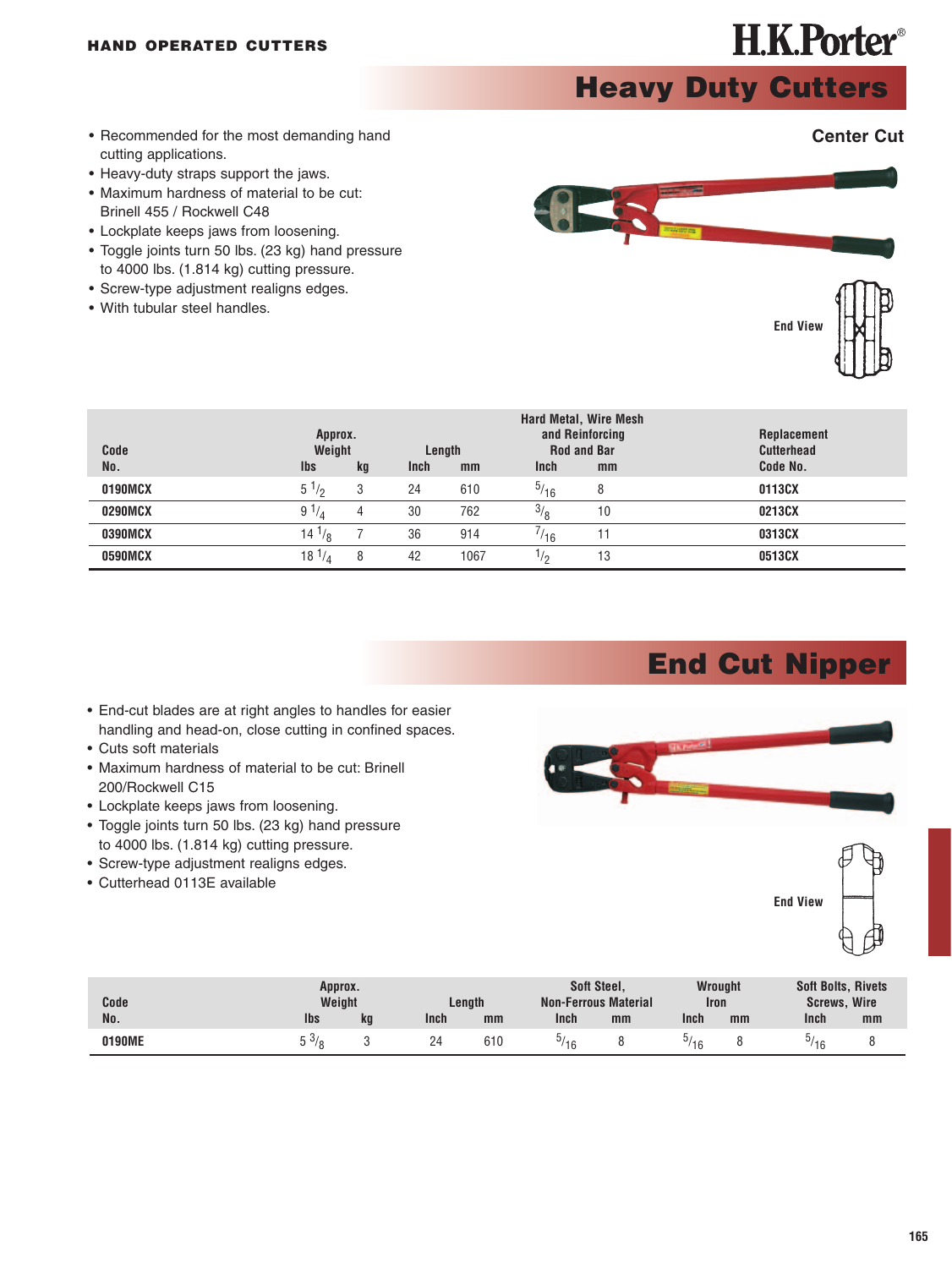### **Nut Splitter**

#### **Splits Nuts up to 3/4" (19 mm), RC15**



- Removes rusted or frozen nuts.
- Center-cut blades
- Blades swivel 360° for ease in splitting hard to reach nuts.
- Black-oxide, rust-resistant finish.
- Plastisol-coated handle
- Place blades across nut at 90° angles, turn power screw with impact or hand wrench to split nuts.
- Doesn't injure bolt or thread, splits both sides of nut at once.

| Code   | Approx. Weight |     | Length |     |                                              | Replacement Blade (1 each) |
|--------|----------------|-----|--------|-----|----------------------------------------------|----------------------------|
| No.    | <b>Ibs</b>     | ka. | Inch   | mm  | Capacity                                     | Code No.                   |
| 1390PQ |                |     | 13/7   | 299 | Cuts nuts up to $3/4$ " (19 mm) across flats | 1317PQ                     |

### **Handklip® Cutter**



- Parrot-beak jaw with center-cut blades, to grasp wire and staples.
- Cuts wire, cable, and light chain, up to  $\frac{3}{16}$ " (4,8 mm) diameter, soft and med. hard metals up to  $1/4$ " (6,4 mm) diameter, and medium hard chain link.
- Maximum hardness of material to be cut: Brinell 300 / Rockwell C31
- Screw-type adjustment realigns edges.
- 1-handed operation
- Toolbox and pocket size
- Does NOT meet MIL-SPEC, customer service will provide information on MIL-SPEC tools.

| Code  |     | Approx.<br>Weight | Length      |     | <b>Soft and Medium</b><br><b>Hard Materials</b> |
|-------|-----|-------------------|-------------|-----|-------------------------------------------------|
| No.   | 0Z  | kg                | <b>Inch</b> | mm  | <b>Inch</b><br>mm                               |
| 0690C | . ب | 0,500             |             | 229 | 16                                              |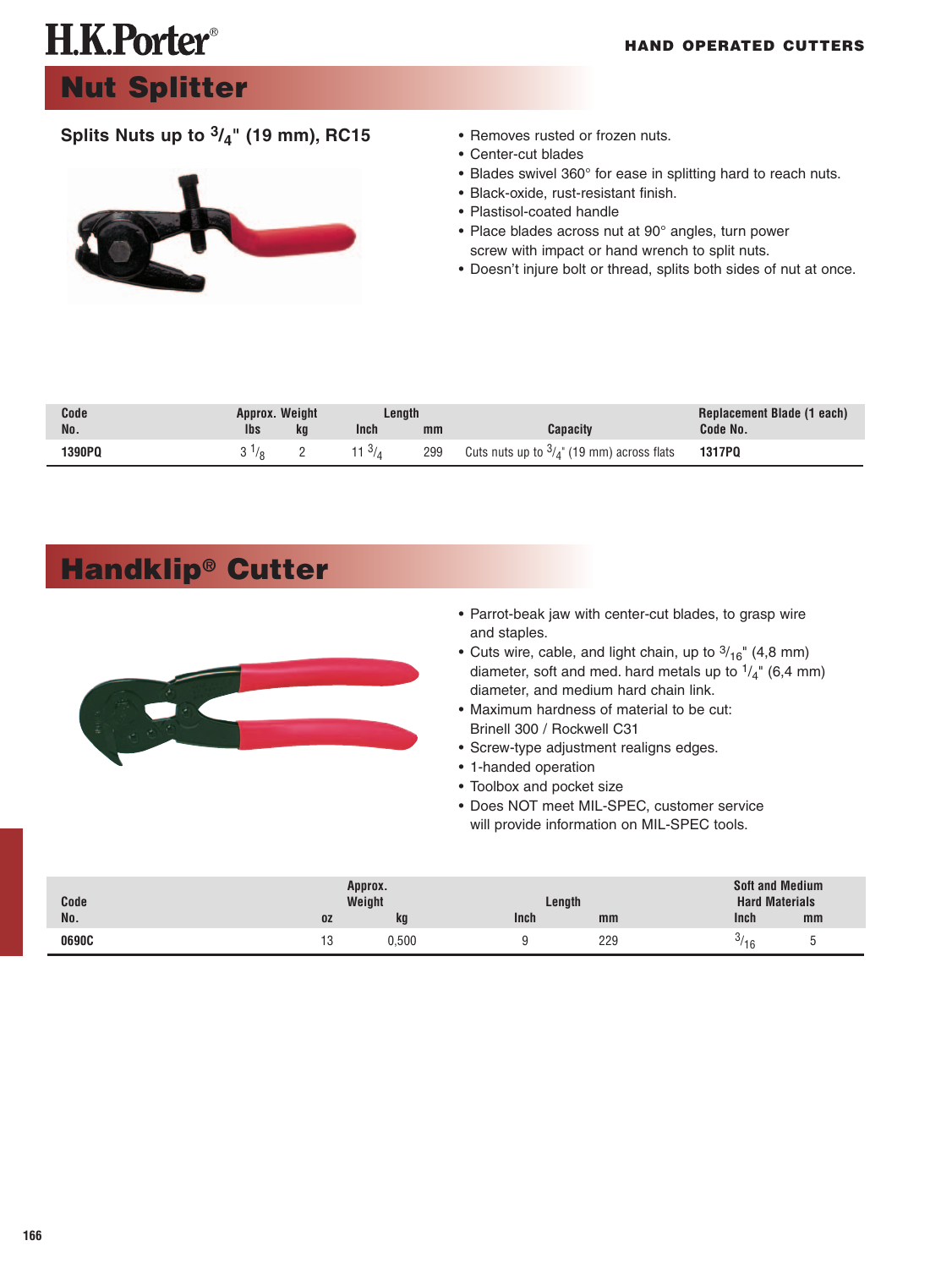# **H.K.Porter**®

**Shear Type Hand Operated Cutters** 

- Lightweight, rugged cutter
- Drop-forged, alloy tool steel jaws with shear-cut blades.
- Cuts copper or aluminum, power and communications cable.
- Fiberglass handles for 2-handed control.

#### **Power and Communications Cable Cutters**



| Code<br>No. | Approx.<br>Weight<br><b>Ibs</b><br>kg | <b>Inch</b> | Length<br>mm        | Copper<br><b>Power</b><br>Cable | <b>Aluminum</b><br><b>Power</b><br>Cable | <b>Communications</b><br>Cable<br><b>Inch</b> | mm | <b>Replacement Cutterhead</b><br>Code No. |
|-------------|---------------------------------------|-------------|---------------------|---------------------------------|------------------------------------------|-----------------------------------------------|----|-------------------------------------------|
| 0290FCS     | $4^{1/2}$ 2                           |             | $25\frac{1}{2}$ 648 | 500 MCM                         | 750 MCM                                  | 1 $3/8$                                       | 35 | 0213CSS                                   |
| 0390FCS     |                                       | 32          | 813                 | 750 MCM                         | 1200 MCM                                 | 1 $3/4$                                       | 44 | 0313FCS                                   |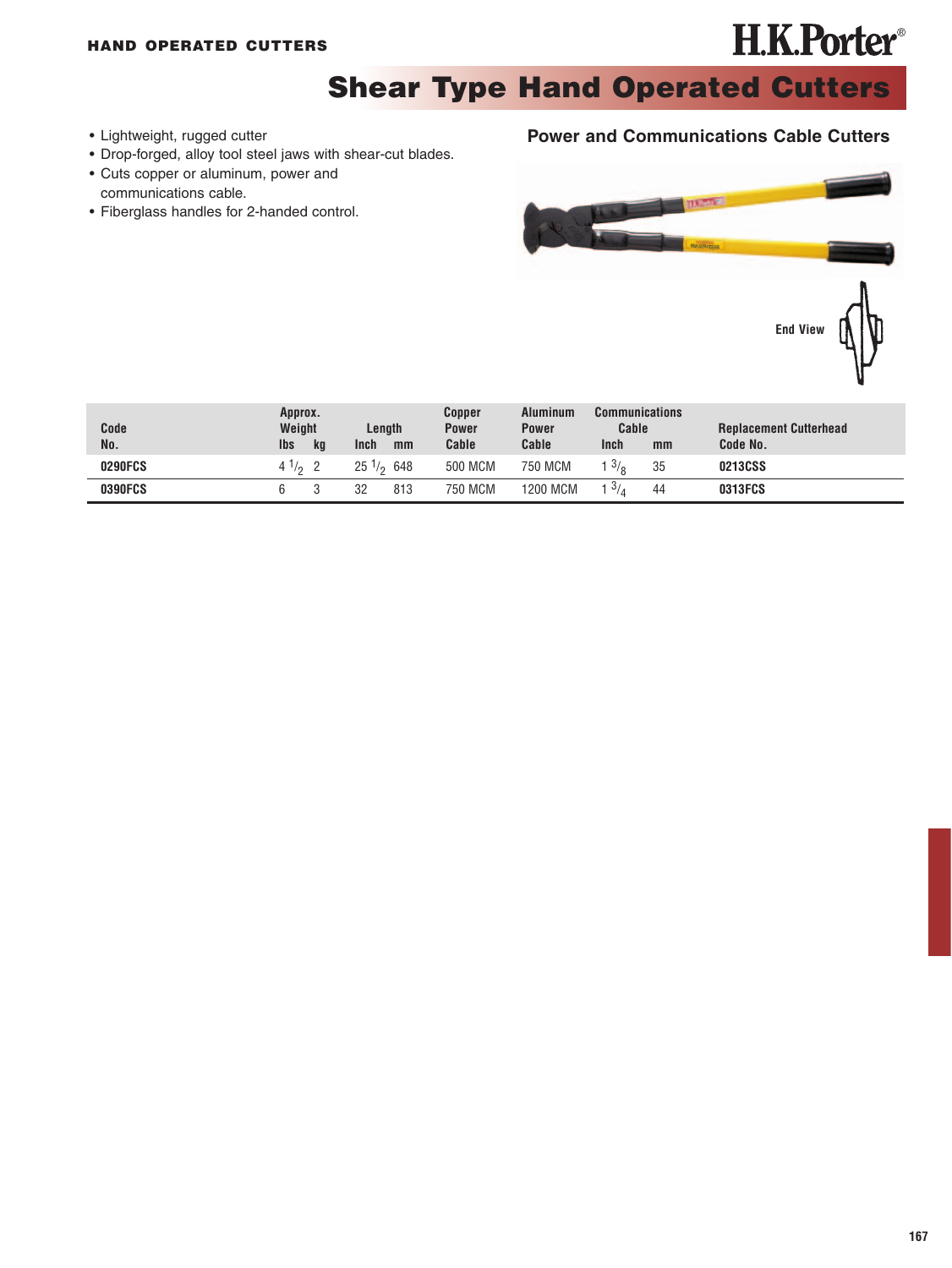# **Shear Type Cable Cutters**



- Notched, shear-cut blades hold and lock cable in cutting position.
- Cuts steel cable, coarse- or fine-stranded cable, or wire rope with minimal distortion.
- Toggle joints turn 50 lbs. (23 kg) hand pressure to 4000 lbs. (1.814 kg) cutting pressure.
- Screw-type adjustment realigns edges.

| Code<br>No.    | Approx.<br>Weight<br><b>Ibs</b> | kg | Length<br><b>Inch</b> | mm   | <b>Inch</b>   | <b>Wire</b><br>Rope<br>mm | Inch          | <b>Hard Stainless</b><br><b>Steel Cable</b><br>mm | <b>Aircraft</b><br>Cable<br><b>Inch</b> | mm | <b>Replacement Cutterhead</b><br>Code No. |
|----------------|---------------------------------|----|-----------------------|------|---------------|---------------------------|---------------|---------------------------------------------------|-----------------------------------------|----|-------------------------------------------|
| <b>1490MTN</b> | $2^{3/4}$                       |    | 14                    | 356  | $\frac{1}{4}$ | 6                         | $\frac{1}{4}$ | 6                                                 |                                         | 6  | <b>1413TN</b>                             |
| 0190MTN        |                                 |    | 24                    | 610  | $^{3/8}$      | 10                        | $\frac{3}{8}$ | 10                                                | $^{3/8}$                                | 10 | 0113TN                                    |
| 0390MTN        | 12                              | 6  | 36                    | 914  | $^{5/8}$      | 16                        | $^{5/8}$      | 16                                                | $^{5/8}$                                | 16 | 0313TN                                    |
| 0590MTN        |                                 | 8  | 42                    | 1067 | 3/4           | 19                        | 3/4           | 19                                                | 3/4                                     | 19 | 0513TN                                    |

### **Swaging Tool**



- For crimping cable ferrules and stops.
- Strap cuts wire rope to  $1/4$ " (6,4 mm).

| Code<br>No. | Approx. Weight<br><b>Ibs</b> | kq | enath<br>Inch | mm  | Inch | mm      |
|-------------|------------------------------|----|---------------|-----|------|---------|
| 0190NSL     |                              |    | つに<br>ے       | 635 | 1b   | ) — 4,ō |

# **Communications Cable Cutters**



- Shear-cut blades give clean, sharp cut with minimal distortion.
- Cuts lead- and rubber-covered communications cable only.
- Do NOT cut hard cable, ACSR, self-supporting strand, or steel.

| Code    | Approx.<br>Weight |    |                 | Length | <b>Communications</b><br><b>Cable Only</b> |    | Replacement<br><b>Handle/Blade Assy</b> |
|---------|-------------------|----|-----------------|--------|--------------------------------------------|----|-----------------------------------------|
| No.     | <b>Ibs</b>        | kg | <b>Inch</b>     | mm     | <b>Inch</b>                                | mm | Code No.                                |
| 0190CSP |                   |    | $23\frac{1}{2}$ | 597    |                                            | 25 | 0119CSP                                 |
| 0390CSP | 10 $3/4$          | b  | 31              | 940    |                                            | ٥ı | 0319CSS                                 |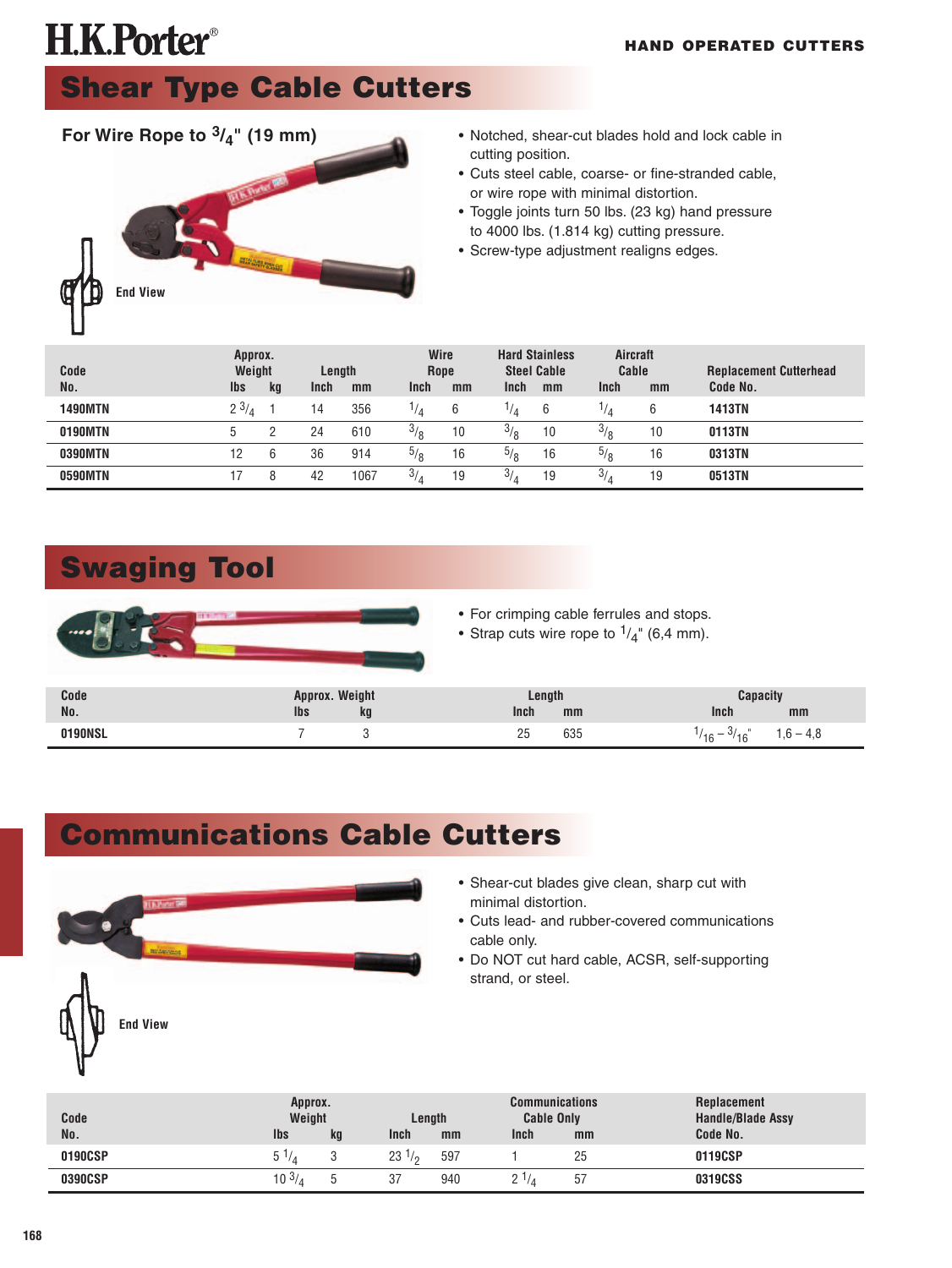# **H.K.Porter**®

### **Compact, Electric Cable Cutter**

- High-leverage jaws with shear-cut blades.
- Do NOT cut steel or ACSR.
- Plastic covered, non-slip grips.
- Compact cutter fits into most tool pouches.
- NOT an insulated tool.
- Blister packed for easy point-of-purchase display.



| Code           | Approx. | Weight | Length      |     | Copper   | luminum  |
|----------------|---------|--------|-------------|-----|----------|----------|
| No.            | lbs     | kg     | <b>Inch</b> | mm  | Cable mm | Cable mm |
| <b>9890CS.</b> |         | .454   |             | 241 |          |          |

### **Pocket Wire Rope and Cable Cutter**

- Top-quality, pocket-size cutter
- Shear-cut blades
- Excellent cutter for  $3/16$ " (4,8 mm) hard  $-1/4$ " (6,4 mm) soft wire rope or cable, piano wire, or aircraft cable.
- Packaged for easy point-of-purchase display.



| Code   | Weight<br>.pprox. |     |      | Length |             | <b>Cable Capacity</b> |              | <b>Capacity</b> |
|--------|-------------------|-----|------|--------|-------------|-----------------------|--------------|-----------------|
| No.    | lbs               | kg  | Inch | mm     | <b>Inch</b> | mm                    | Inch         | mm              |
| 0690TN |                   | 15. |      | 190    |             |                       | יפי/'<br>ີບ∠ | <u>.</u>        |

### **Wire Cutter**

- Center-cut blades
- Cuts mild steel (Brinel 140) (80.000 PSI) to <sup>5</sup>/<sub>32</sub>" (4 mm) diameter
- Cuts hard steel (HRC 44) (208.000 PSI) to <sup>3</sup>/<sub>32</sub>" (2,4 mm) diameter



| Code | Approx. Weight |       | Length |     | <b>Mild Steel Diameter</b> |    | <b>Hard Steel Diameter</b> |    |
|------|----------------|-------|--------|-----|----------------------------|----|----------------------------|----|
| No.  | Ibs            | kg    | Inch   | mm  | <b>Inch</b>                | mm | Inch                       | mm |
| PWC9 | C,U            | ),300 |        | 216 | $\frac{U}{2}$              |    | $v_{\text{on}}$<br>UL      |    |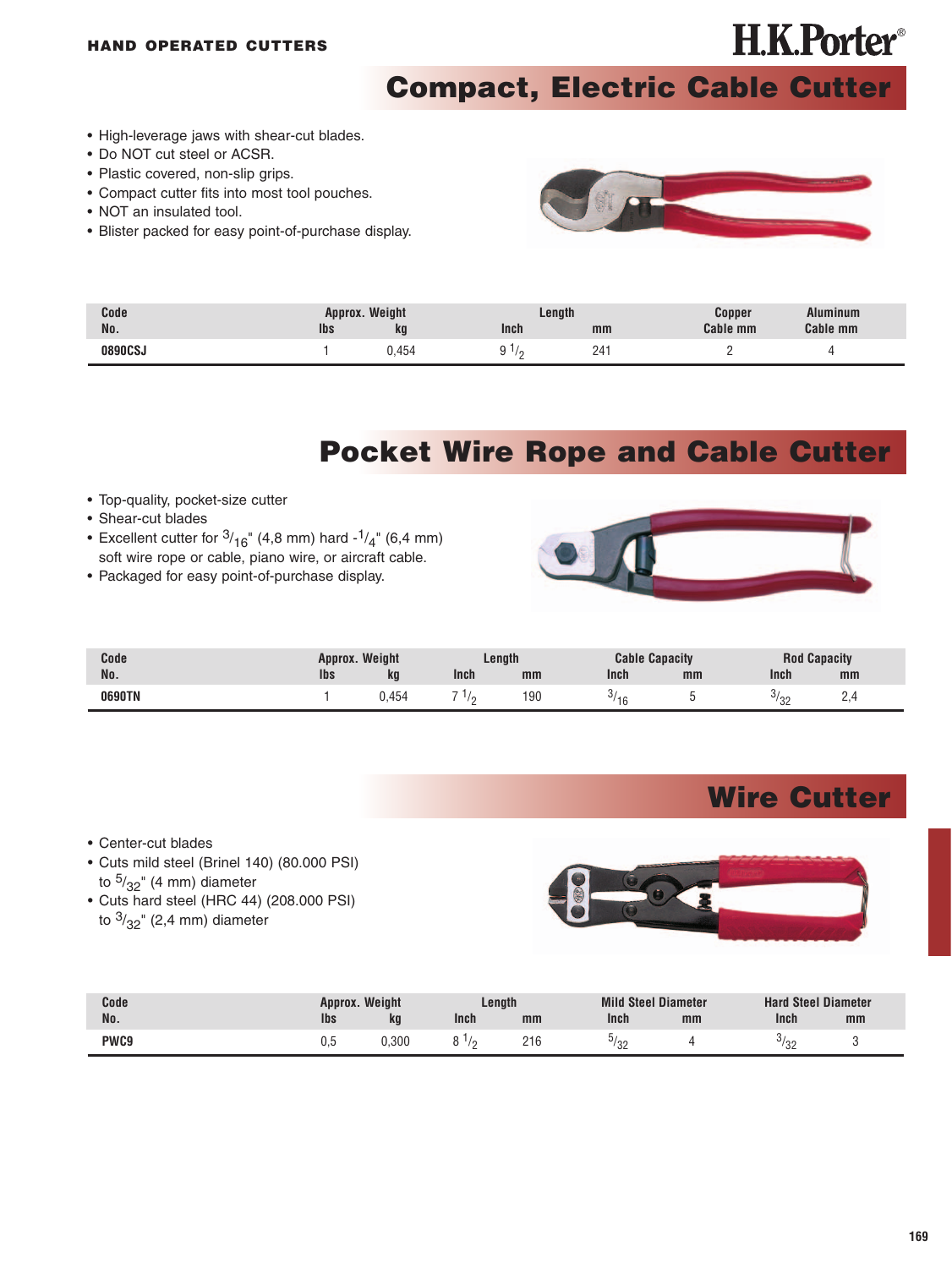#### **HAND OPERATED CUTTERS**

# **Steel Strap Cutter**



- Sheer-cut blades give clean, smooth, easy cuts.
- Lower jaw slides under the tightest strapping or staple.
- Workhead has black oxide, rust-resistant finish.
- Cuts steel strap up to  $\frac{3}{4}$ " (19 mm) wide.
- Spring action handles with Plastisol® grips open jaws automatically before and after each cut.
- HKP's most popular strap cutter model.

| Code  |     | Approx. Weight | Length |     | <b>Flat Steel Strap</b> |        |             | <b>Round Steel Tie Wire</b> |
|-------|-----|----------------|--------|-----|-------------------------|--------|-------------|-----------------------------|
| No.   | lbs | kg             | Inch   | mm  | <b>Inch</b>             | mm     | <b>Inch</b> | mm                          |
| 0990T |     | 550.ا          |        | 229 | x 0.035                 | 19 x i | 0.080       |                             |

### **Steel Strap Cutter**

#### **Cuts Steel Strap up to 1 1/4" (32 mm)**



- Sheer-cut blades
- Workhead has black oxide, rust-resistant finish.
- 1-handed operation gives extra leverage for continuous cuts of wide steel strap, quickly and cleanly.
- Cushion grip handles.

| Code  | Approx. Weight |         | Length     |     |                | <b>Flat Steel Strap</b> |  |  |
|-------|----------------|---------|------------|-----|----------------|-------------------------|--|--|
| No.   | lbs            | kg      | Inch       | mm  | Inch           | mm                      |  |  |
| 1290G |                | $- - -$ | . <u>.</u> | 305 | $\times 0.050$ | 32x                     |  |  |

### **Heavy Duty, Steel Strap Cutter**

**For Strap to 2" (51 mm)**

- Sheer-cut blades
	- Cuts heavy steel strapping up to 2" (51 mm).
	- Excellent for pallets, loading and unloading freight cars, trucks, and ships.
	- Long-handled, goose neck, 2-hand operated cutter.
	- Keep hands away from cutting area.

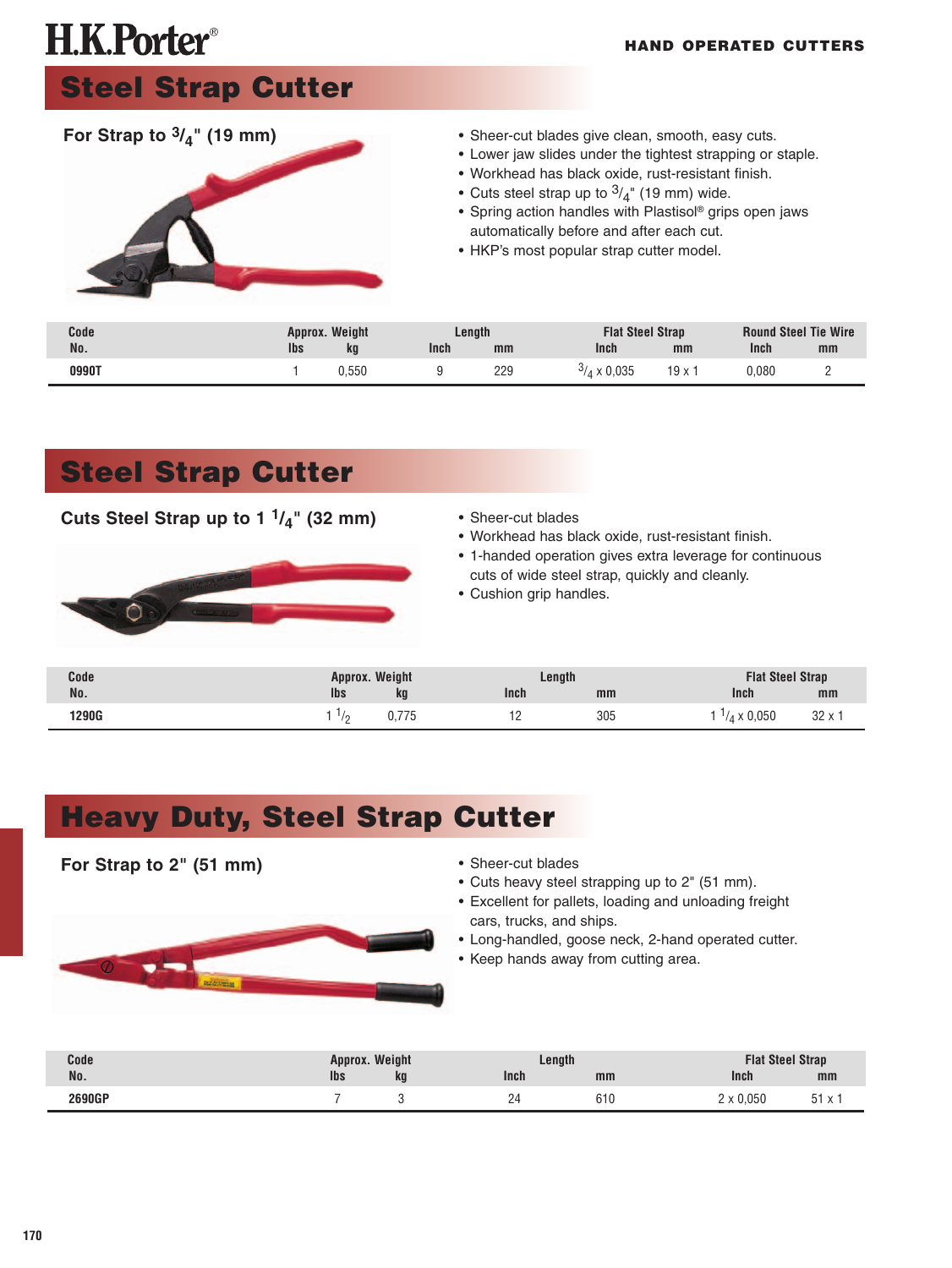# **H.K.Porter**®

**1 3/16" (30 mm) Capacity**

**Compact Ratcheting Cable Cutter**

- Compact, lightweight cutter, for confined spaces.
- Ratchet-type jaws with shear-cut blades grip and hold while moderate pumping action cuts cable.
- Leaves no burrs or sharp edges.
- Both blades cut.
- Fiberglass handles with non-slip, plastic grips.
- Cutter has self-lubricating ratchet and only 6 moving parts.
- Note: MCM capacity does not include cable insulation, MCM capacity equates to conductor size only.



| Code<br>No. | Approx. Weight<br><b>Ibs</b><br>kq |  | Length<br><b>Inch</b><br>mm |     | Copper<br>Cable             | Aluminum<br>Cable           | Communication Cable<br><b>Inch</b> | mm |
|-------------|------------------------------------|--|-----------------------------|-----|-----------------------------|-----------------------------|------------------------------------|----|
| 6990FS      |                                    |  |                             | 356 | 500 MCM/240 mm <sup>2</sup> | 795 MCM/425 mm <sup>2</sup> | $^{9/16}$                          | 30 |

\*Do Not Cut EHS guy wire

### **Ratchet Type, Soft Cable Cutter**

- Jaw keeper prevents jaws from spreading while under heavy load.
- Cuts copper and aluminum communications and power cable in sizes up to 2" (51 mm), including rubber or lead covered cable.
- Improved heavy duty jaw design.
- Built for tough conditions.
- Ratchet mechanism provides as much as 5 times mechanical advantage over manual cutters.
- Cuts all types of copper and aluminum cables up to 2500MCM.





| Code<br>No.    | Approx.<br>Weight<br><b>Ibs</b> |    | <b>Inch</b> | Length | <b>Copper and Aluminum</b><br><b>Cable, All Types</b><br><b>Inch</b> | <b>Replacement Cutterhead</b><br>Code No. |
|----------------|---------------------------------|----|-------------|--------|----------------------------------------------------------------------|-------------------------------------------|
|                |                                 | kq |             | mm     | mm                                                                   |                                           |
| <b>8690FSK</b> | $\cdot$ /n                      |    | 7<br>1/2    | 700    | 51                                                                   | 8613FSK                                   |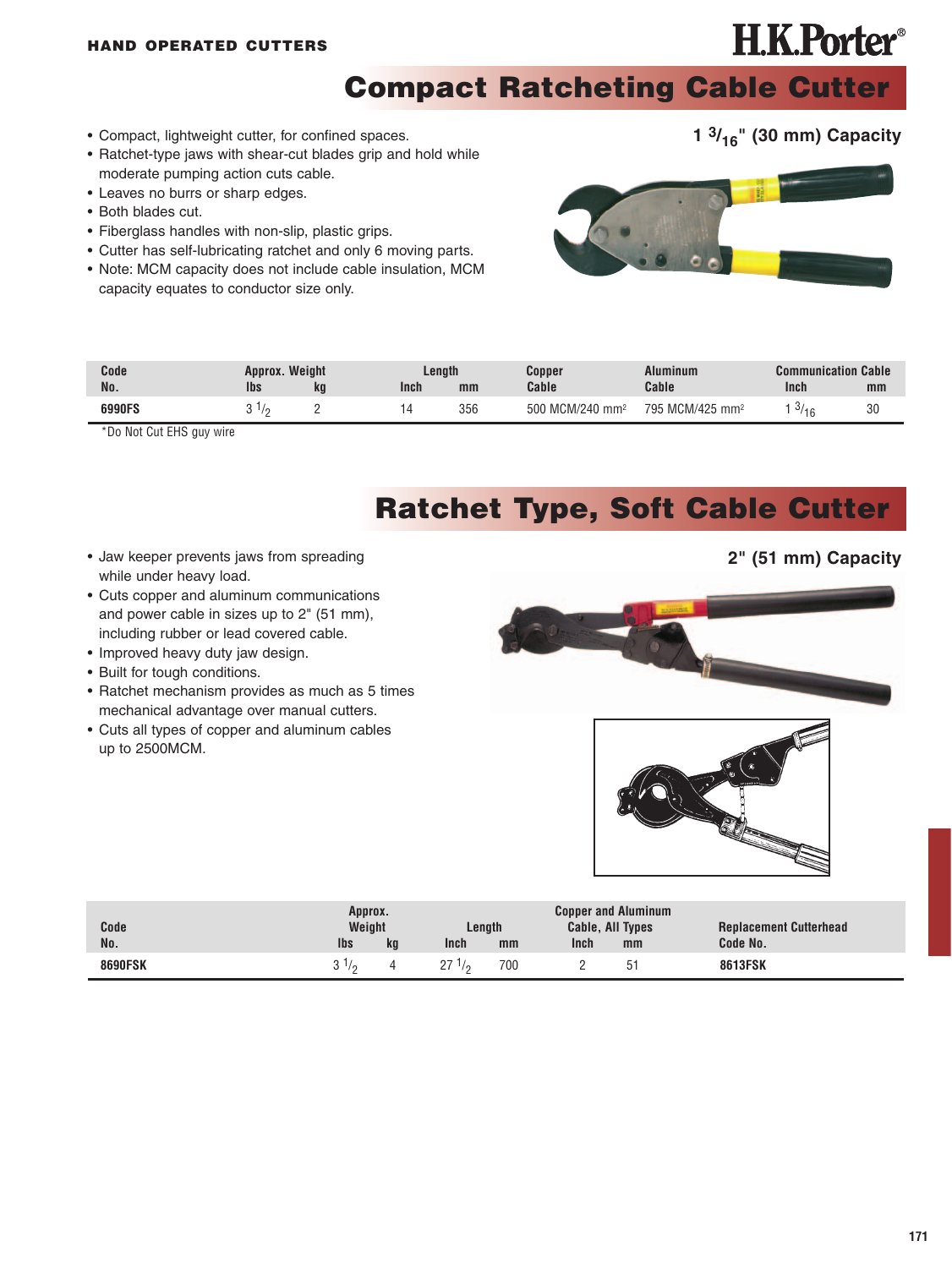# **Ratchet-type, Soft Cable Cutters**



• Jaws with shear-cut blades, have special pivoting handle to allow cutterhead to be opened to maximum width independent of handle position.

- Cuts copper and aluminum, power and communications cable.
- Specially designed to cut conductors with large insulation.
- Maximum handle spread of 22" (559 mm) for working in confined spaces.
- Advanced cutter gives mechanical advantage of over 50 to 1.
- For special applications contact customer service department.

**8790CS**

**H.K.Porter**®

| Code<br>No.    | Approx.<br>Weight<br><b>Ibs</b> | Length<br><b>Inch</b><br>kg |                  | mm  | <b>Copper and</b><br><b>Aluminum Power/</b><br>Comm. Cable<br><b>Inch</b> | mm | <b>Replacement Cutterhead</b><br>Code No. |
|----------------|---------------------------------|-----------------------------|------------------|-----|---------------------------------------------------------------------------|----|-------------------------------------------|
| <b>8790FSK</b> | $10^{1/2}$                      |                             | $27 \frac{1}{2}$ | 700 |                                                                           | 51 | 8713FSK                                   |
| 8790CS         | 15                              |                             | $27 \frac{1}{2}$ | 700 | د                                                                         | 73 | 8713CS                                    |

# **Ratchet-type, Hard Cable Cutter**

**1 3/16" (30 mm) Capacity**



- Jaw keeper prevents jaws from spreading while under heavy load.
- Shear-cut blades
- Ratchet and chain increase cutting pressure as handles open and close.
- Cuts hard cable, ACSR, ACAR, ZEBRA, and selfsupporting telephone cable, with minimal distortion.
- Moderate pressure needed to open and close handles.
- Can be used effectively with short strokes in confined spaces.
- Increased mechanical advantage over manual cutters.
- Not recommended for cutting insulated copper or aluminum cable.

| Code<br>No. | Approx. Weight<br><b>Ibs</b> | kg           | Length<br>Inch<br>mm |     | ACSR, ACAR, ZEBRA,<br>and Telephone Cable<br>(self supporting)<br><b>Inch</b><br>mm |    | <b>Replacement Cutterhead</b><br>Code No. |
|-------------|------------------------------|--------------|----------------------|-----|-------------------------------------------------------------------------------------|----|-------------------------------------------|
| 8690FH      | $10^{1/2}$                   | <sub>5</sub> | $29\frac{1}{4}$      | 743 | $^{4}$ $^{3}/_{16}$                                                                 | 30 | 8613FH                                    |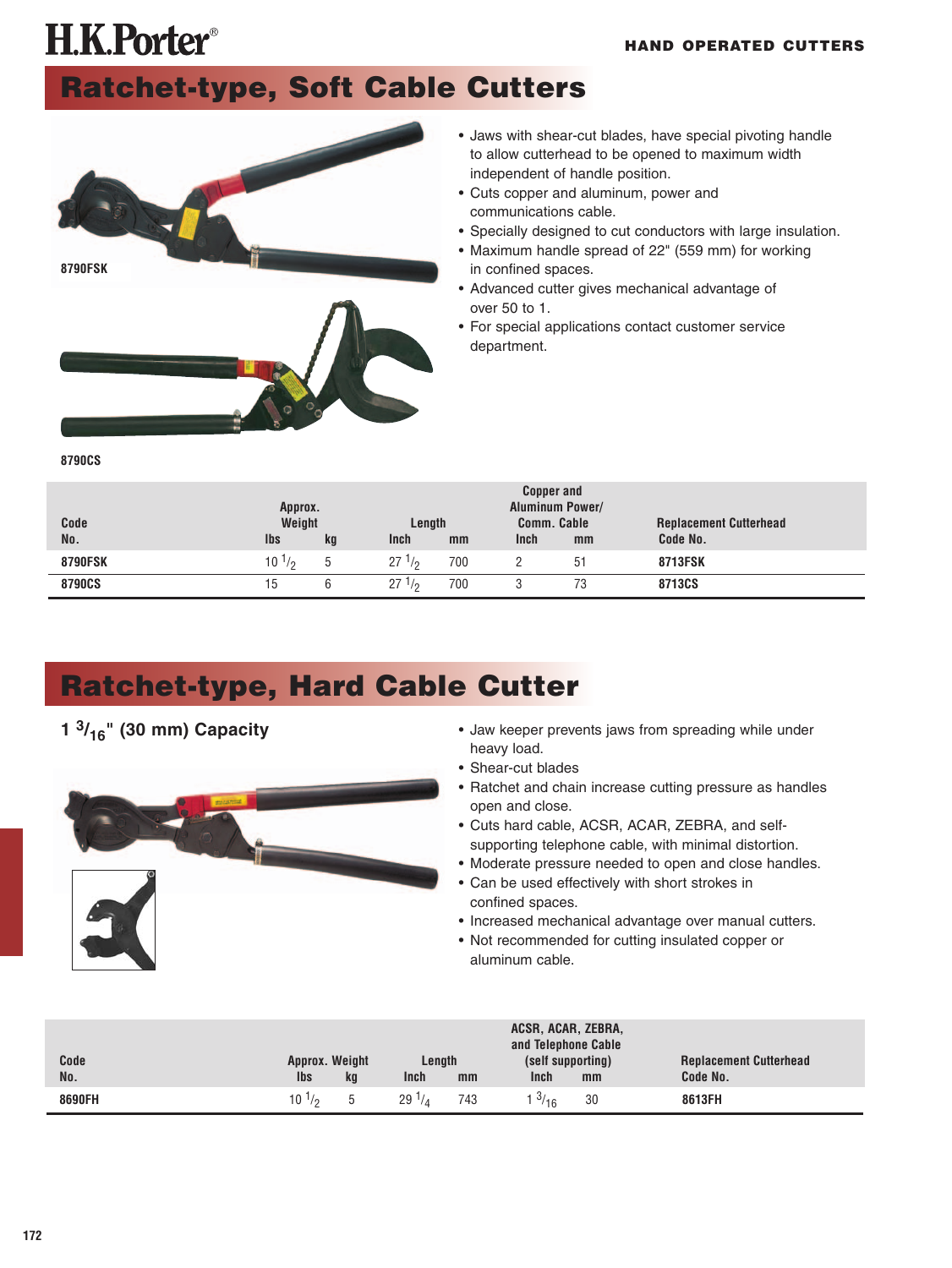# **H.K.Porter**®

**1/2" (13 mm) Capacity**

**Ratchet-type, Guy Strand Cutter**

- Notched shear-cut blades hold material firmly in place while ratchet and chain produce easy, progressive cuts.
- Cuts EHS guy strand, mild steel rods and bolts, and similar materials.
- Makes clean, square cuts with minimal distortion.
- Increased mechanical advantage over manual cutters.



| Code<br>No. | Approx.<br>Weight<br><b>Ibs</b> |    | Lenath      |    | <b>EHS</b><br><b>Guy Strand</b> |    | Common<br><b>Guy Strand</b> |     | <b>Replacement Cutterhead</b><br>Code No. |
|-------------|---------------------------------|----|-------------|----|---------------------------------|----|-----------------------------|-----|-------------------------------------------|
|             |                                 | kg | <b>Inch</b> | mm | Inch                            | mm | Inch                        | mm  |                                           |
| 8690CK      | 73/3                            |    | 28          |    |                                 |    |                             | ن ، | 8613CK                                    |

### **Ratchet-type, Wire Rope Cutter**

- Ratchet-type jaws with notched shear-cut blades hold and lock material in place.
- Cuts aircraft cable, EHS guy strand, wire rope, and hard, stainless-steel cable.
- Cuts all strands with minimal crushing or distortion.
- Increased mechanical advantage over manual cutters.



|        | Approx.    |    |             |     |             | <b>EHS</b>        |      | Aircraft Cable.<br><b>Hard Stainless</b> |                               |
|--------|------------|----|-------------|-----|-------------|-------------------|------|------------------------------------------|-------------------------------|
| Code   | Weight     |    | Length      |     |             | <b>Guv Strand</b> |      | <b>Steel Cable</b>                       | <b>Replacement Cutterhead</b> |
| No.    | <b>Ibs</b> | kg | <b>Inch</b> | mm  | <b>Inch</b> | mm                | Inch | mm                                       | Code No.                      |
| 8690TN |            |    | 36          | 914 | 5/8         | 16                |      | 19                                       | 8613TN                        |